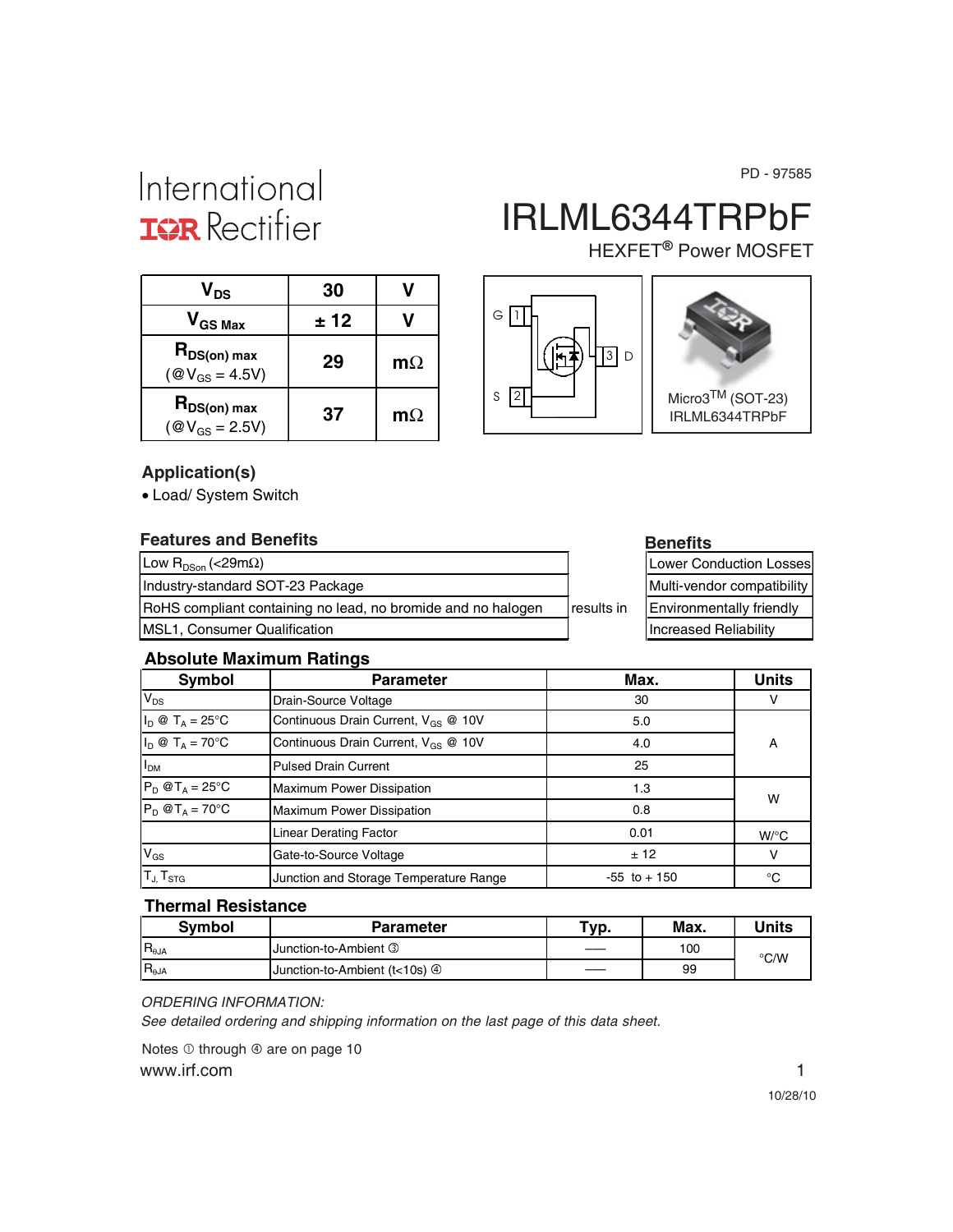# International<br>TRR Rectifier

### **Electric Characteristics @ T<sub>J</sub> = 25°C (unless otherwise specified)**

| <b>Symbol</b>              | <b>Parameter</b>                                                           | Min. |      |        | Typ.   Max.   Units | <b>Conditions</b>                               |
|----------------------------|----------------------------------------------------------------------------|------|------|--------|---------------------|-------------------------------------------------|
| $V_{\rm (BR)DSS}$          | Drain-to-Source Breakdown Voltage                                          | 30   |      |        | v                   | $V_{GS} = 0V$ , $I_D = 250 \mu A$               |
|                            | AV <sub>(BR)DSS</sub> /AT <sub>J</sub> Breakdown Voltage Temp. Coefficient |      | 0.02 |        | $V$ /°C             | Reference to $25^{\circ}$ C, $I_D = 1mA$        |
|                            | Static Drain-to-Source On-Resistance                                       |      | 22   | 29     | $m\Omega$           | $V_{GS} = 4.5V, I_D = 5.0A$ ©                   |
| $R_{DS(on)}$               |                                                                            |      | 27   | 37     |                     | $V_{GS} = 2.5V$ , $I_D = 4.0A$ 2                |
| $V_{GS(th)}$               | Gate Threshold Voltage                                                     | 0.5  | 0.8  | 1.1    | V                   | $V_{DS} = V_{GS}$ , $I_D = 10 \mu A$            |
| I <sub>DSS</sub>           | Drain-to-Source Leakage Current                                            |      |      | 1.0    | μA                  | $V_{DS} = 24V, V_{GS} = 0V$                     |
|                            |                                                                            |      |      | 150    |                     | $V_{DS} = 24V$ , $V_{GS} = 0V$ , $T_J = 125$ °C |
| $I_{GSS}$                  | Gate-to-Source Forward Leakage                                             |      |      | 100    | nA                  | $V_{GS} = 12V$                                  |
|                            | Gate-to-Source Reverse Leakage                                             |      |      | $-100$ |                     | $V_{GS} = -12V$                                 |
| $R_{\underline{G}}$        | Internal Gate Resistance                                                   |      | 1.7  |        | Ω                   |                                                 |
| gfs                        | <b>Forward Transconductance</b>                                            | 19   |      |        | S                   | $V_{DS}$ = 10V, $I_D$ = 5.0A                    |
| $Q_{g}$                    | <b>Total Gate Charge</b>                                                   |      | 6.8  |        |                     | $I_{D} = 5.0A$                                  |
| $Q_{gs}$                   | Gate-to-Source Charge                                                      |      | 0.3  |        | nC                  | $V_{DS}$ = 15V                                  |
| $\mathsf{Q}_{\mathsf{gd}}$ | Gate-to-Drain ("Miller") Charge                                            |      | 2.4  |        |                     | $V_{GS} = 4.5V$ 2                               |
| $t_{d(on)}$                | Turn-On Delay Time                                                         |      | 4.2  |        |                     | $V_{DD} = 15V$ 2                                |
| lt,                        | <b>Rise Time</b>                                                           |      | 5.6  |        |                     | $I_D = 1.0A$                                    |
| $t_{d(off)}$               | <b>Turn-Off Delay Time</b>                                                 |      | 22   |        | ns                  | $R_G = 6.8\Omega$                               |
| ۱t <sub>f</sub>            | Fall Time                                                                  |      | 9.1  |        |                     | $V_{GS} = 4.5V$                                 |
| $C_{\text{iss}}$           | Input Capacitance                                                          |      | 650  |        |                     | $V_{GS} = 0V$                                   |
| $C_{\rm oss}$              | <b>Output Capacitance</b>                                                  |      | 65   |        | рF                  | $V_{DS} = 25V$                                  |
| $C_{\text{rss}}$           | <b>Reverse Transfer Capacitance</b>                                        |      | 46   |        |                     | $f = 1.0$ MHz                                   |

#### **Source - Drain Ratings and Characteristics**

| Symbol            | <b>Parameter</b>             |     | Min.   Typ.   Max. Units |    | <b>Conditions</b>                                    |
|-------------------|------------------------------|-----|--------------------------|----|------------------------------------------------------|
| $\ $ <sub>s</sub> | Continuous Source Current    |     | 1.3                      |    | MOSFET symbol                                        |
|                   | (Body Diode)                 |     |                          | A  | showing the                                          |
| $I_{SM}$          | <b>Pulsed Source Current</b> |     | 25                       |    | integral reverse                                     |
|                   | (Body Diode)<br>$\circ$      |     |                          |    | p-n junction diode.                                  |
| $V_{SD}$          | Diode Forward Voltage        |     | 1.2                      |    | $T_d = 25^{\circ}C$ , $I_S = 5.0A$ , $V_{GS} = 0V$ ② |
| $t_{rr}$          | Reverse Recovery Time        | 10  | 15                       | ns | $T_J = 25^{\circ}C$ , $V_B = 15V$ , $I_F = 1.3A$     |
| $Q_{rr}$          | Reverse Recovery Charge      | 3.8 | 5.7                      | nС | $di/dt = 100A/\mu s$ 2                               |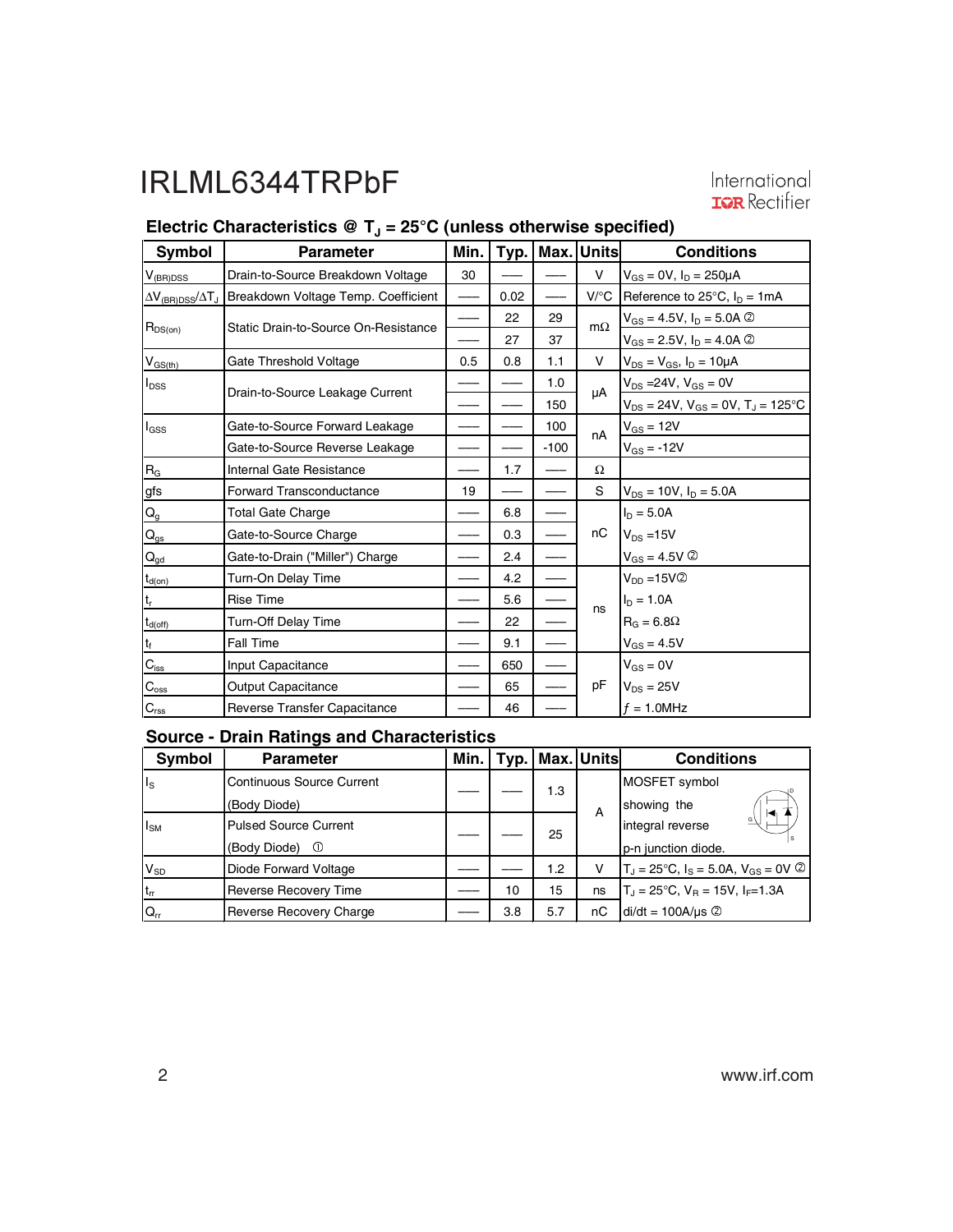

International **IQR** Rectifier







**Fig 4.** Normalized On-Resistance Vs. Temperature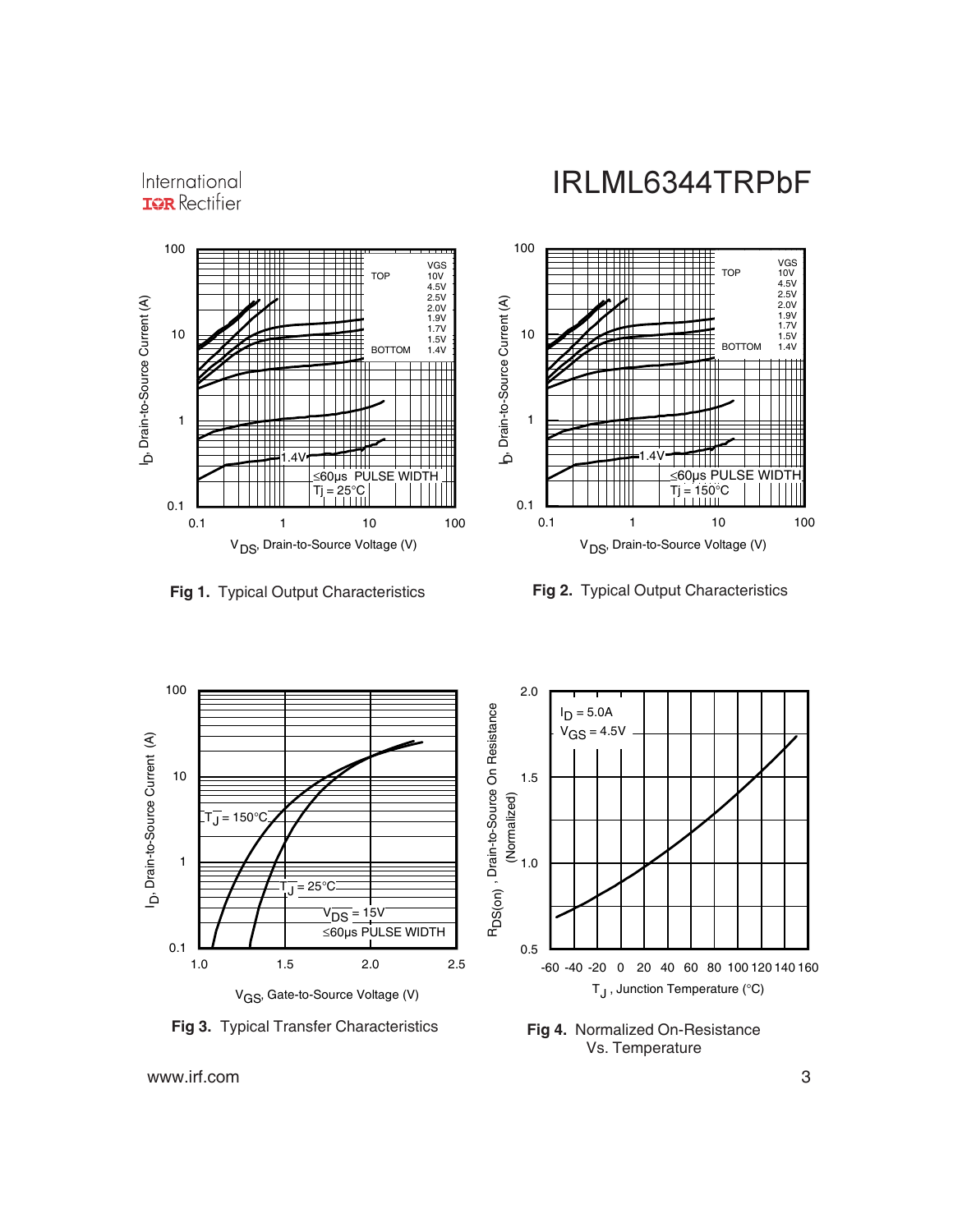

International **IOR** Rectifier



4 www.irf.com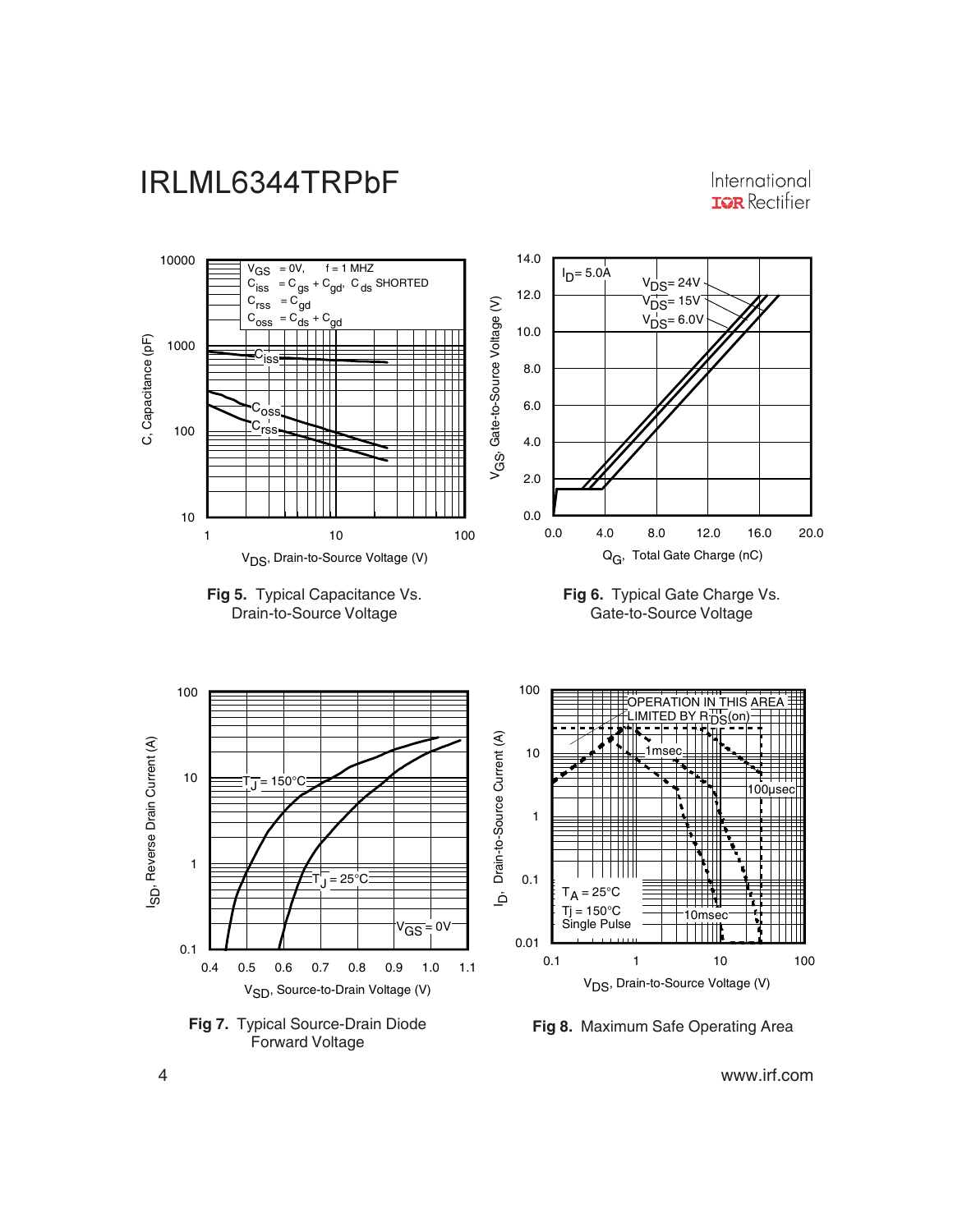#### International **IOR** Rectifier





### IRLML6344TRPbF



**Fig 10a.** Switching Time Test Circuit



**Fig 10b.** Switching Time Waveforms



**Fig 11.** Typical Effective Transient Thermal Impedance, Junction-to-Ambient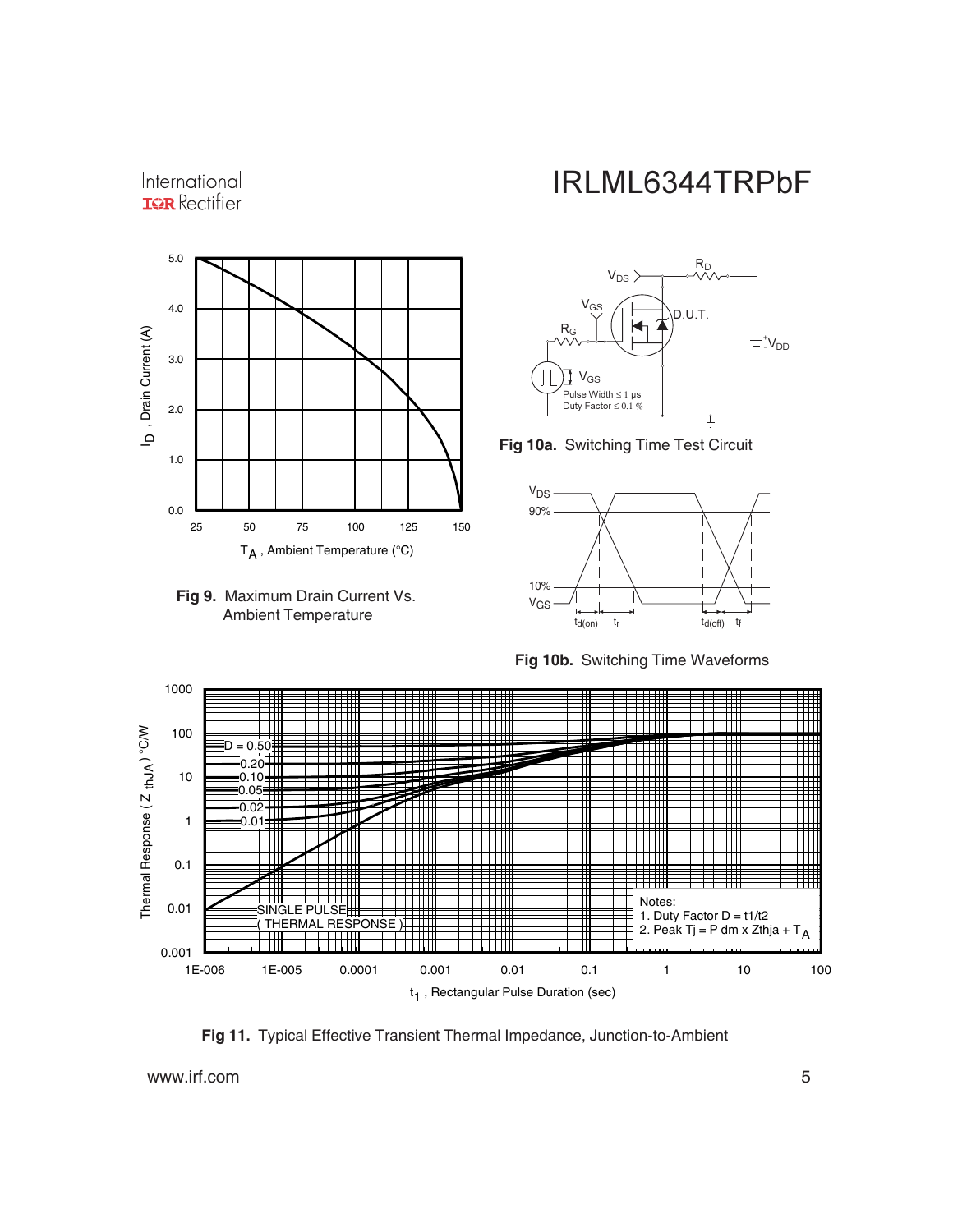International **IQR** Rectifier



**Fig 12.** Typical On-Resistance Vs. Gate Voltage





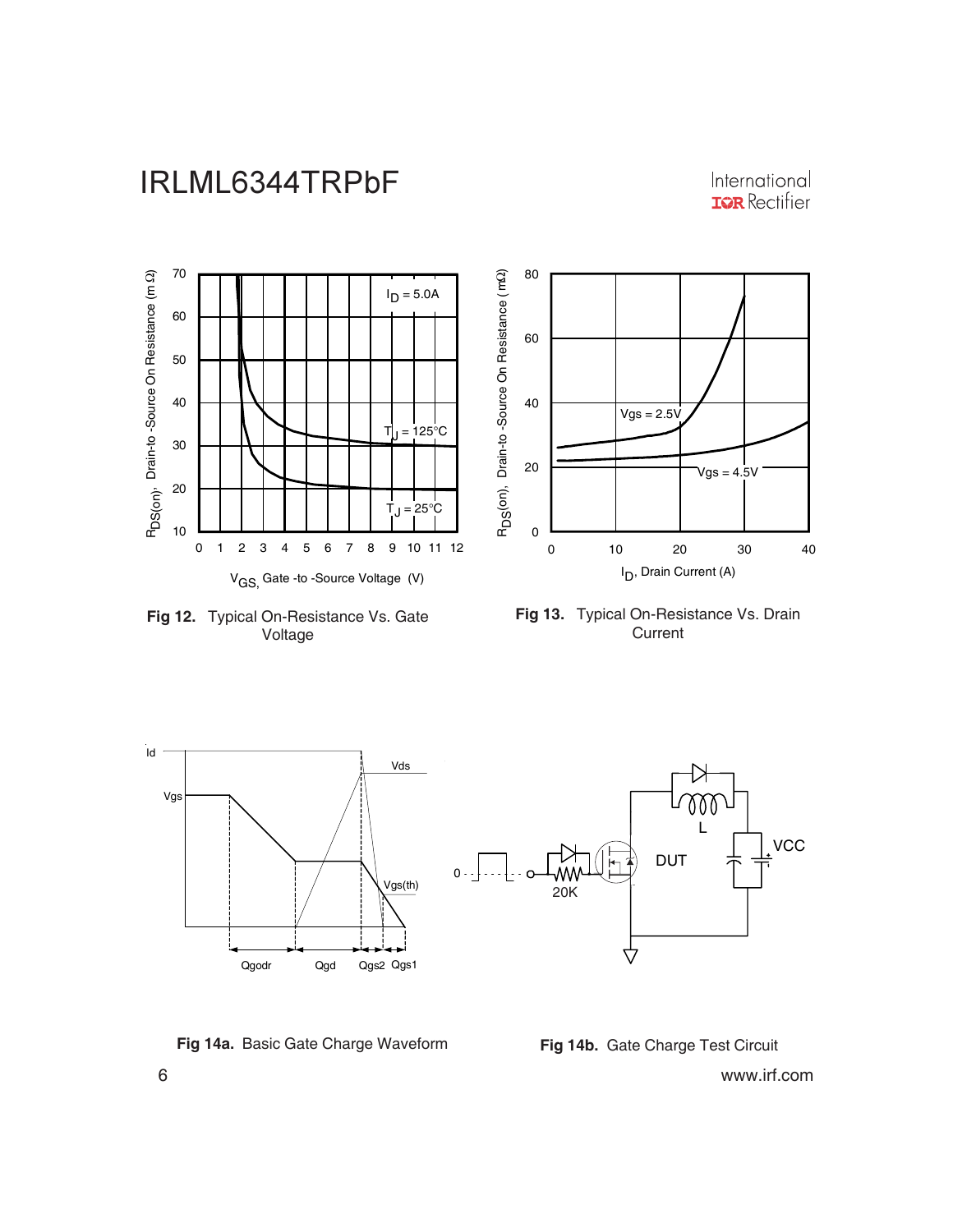International **IGR** Rectifier





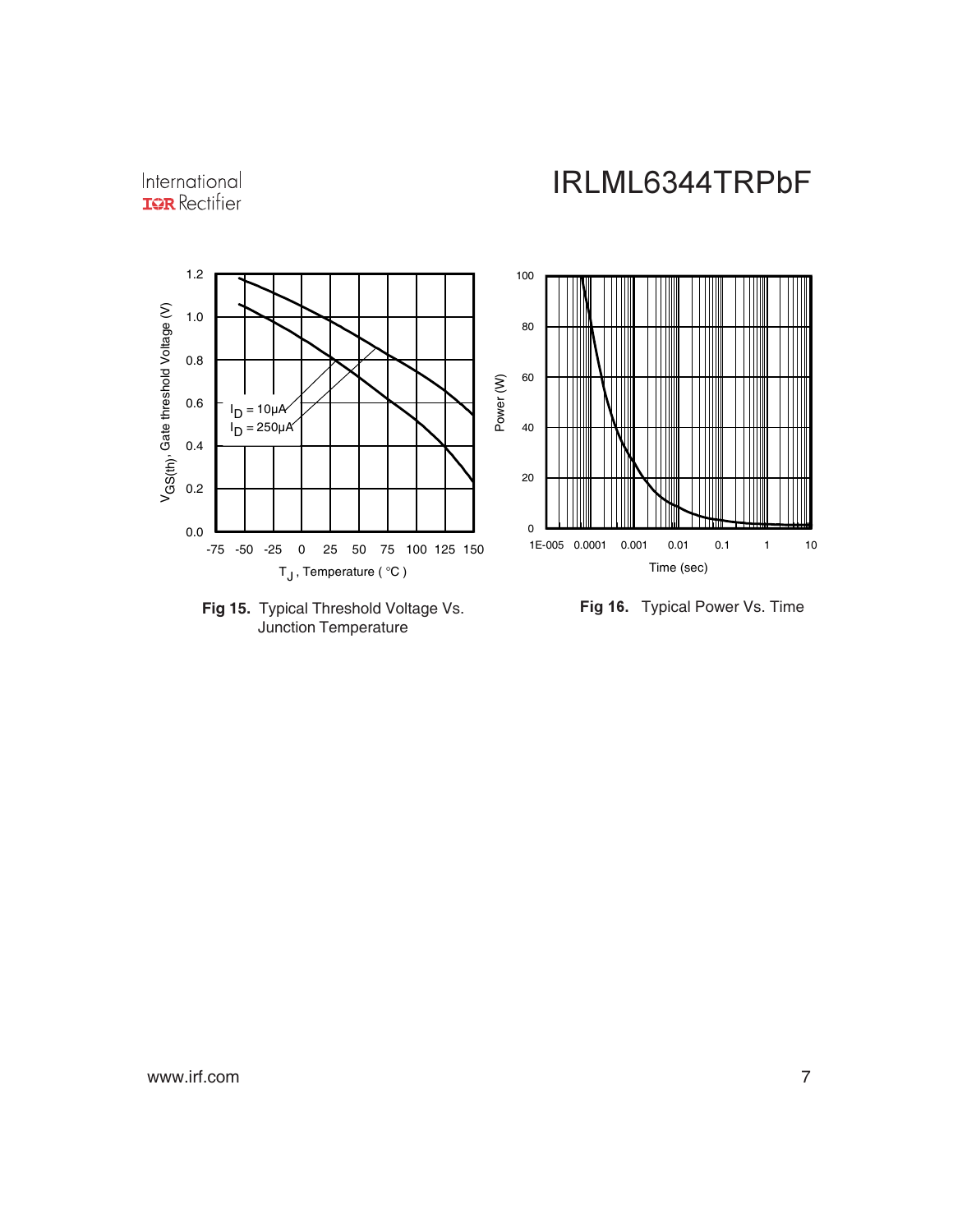#### International **IGR** Rectifier

#### Micro3™(SOT-23) Package Outline

Dimensions are shown in millimeters (inches)







14] C

**C** 

| <b>DIMENSIONS</b> |                    |            |               |            |
|-------------------|--------------------|------------|---------------|------------|
| <b>SYMBOL</b>     | <b>MILLIMETERS</b> |            | <b>INCHES</b> |            |
|                   | <b>MIN</b>         | MAX        | <b>MIN</b>    | MAX        |
| А                 | 0.89               | 1.12       | 0.035         | 0.044      |
| A <sub>1</sub>    | 0.01               | 0.10       | 0.0004        | 0.004      |
| A2                | 0.88               | 1.02       | 0.035         | 0.040      |
| b                 | 0.30               | 0.50       | 0.012         | 0.020      |
| c                 | 0.08               | 0.20       | 0.003         | 0.008      |
| D                 | 2.80               | 3.04       | 0.110         | 0.120      |
| Е                 | 2.10               | 2.64       | 0.083         | 0.104      |
| E1                | 1.20               | 1.40       | 0.047         | 0.055      |
| e                 | 0.95               | <b>BSC</b> | 0.037         | BSC.       |
| e1                | 1.90               | <b>BSC</b> | 0.075         | BSC.       |
| L                 | 0.40               | 0.60       | 0.016         | 0.024      |
| L1                | 0.54               | REF        | 0.021         | <b>REF</b> |
| L <sub>2</sub>    | 0.25               | BSC        | 0.010         | BSC        |
| 0                 | 0                  | 8          | 0             | 8          |

1. DIMENSIONING & TOLERANCING PER ANSI Y14.5M-1994<br>2. DIMENSIONS ARE SHOWN IN MILIMETERS [INCHES].<br>3. CONTROLLING DIMENSION: MILLIMETER.<br>3. DONTROLLING DIMENSION: MILLIMETER.<br>3. DIMENSIONS D'AND E1 ARE MEASURED AT DATUM PL NOT INCLUDE MOLD PROTRUSIONS OR INTERLEAD FLASH. MOLD PROTRUSIONS<br>, OR INTERLEAD FLASH SHALL NOT EXCEED Q25 MM [0.0.10 INCH] PER SIDE.<br>20 DIMENSION L IS THE LEAD LENGTH FOR SOLDERING TO A SUBSTRATE.<br>8. OUTLINE CONFORMS TO

#### Micro3™(SOT-23) Part Marking Information



Note: For the most current drawing please refer to IR website at: <u>http://www.irf.com/package/</u>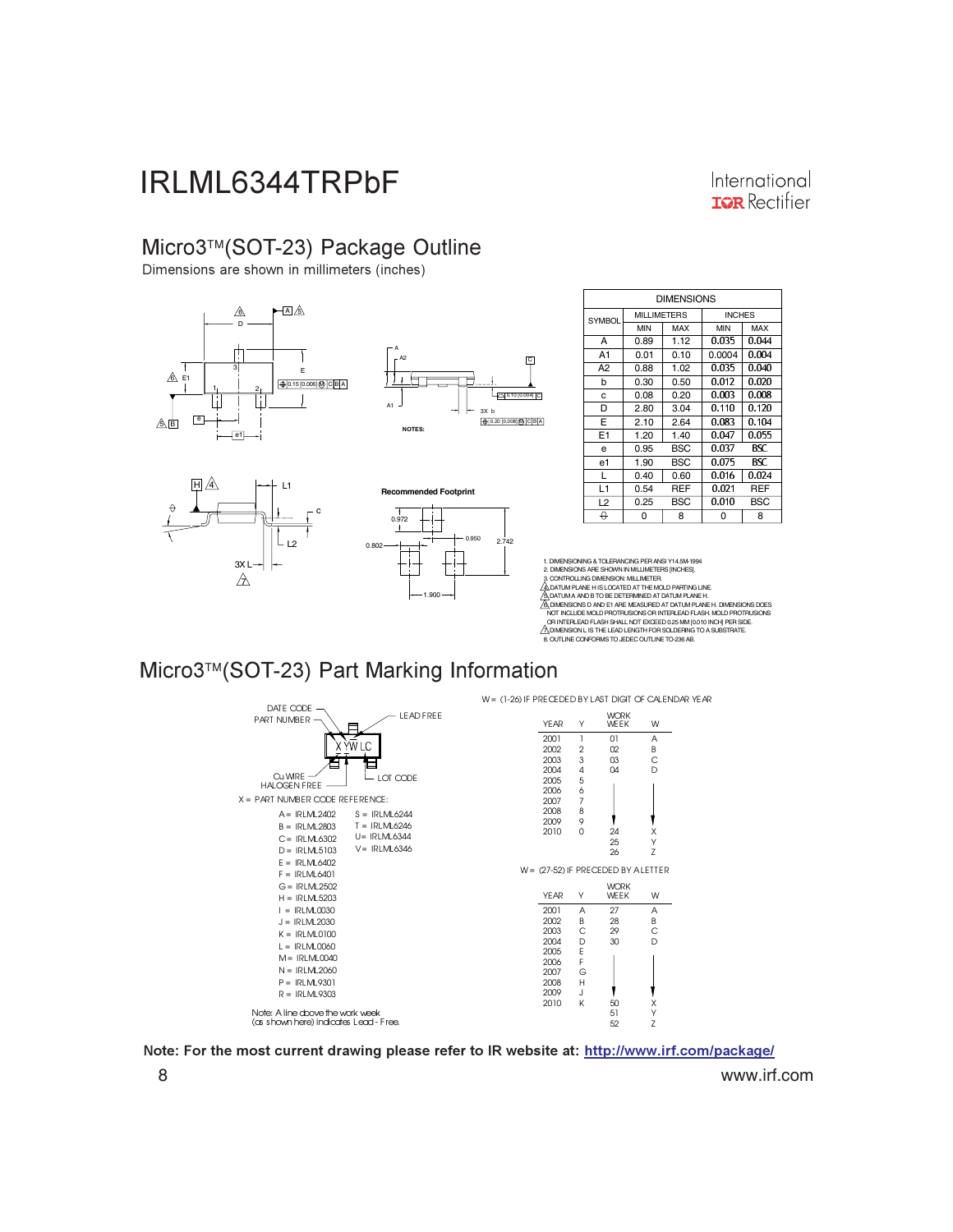International **IQR** Rectifier

#### Micro3™(SOT-23) Tape & Reel Information

Dimensions are shown in millimeters (inches)



Note: For the most current drawing please refer to IR website at: <u>http://www.irf.com/package/</u>